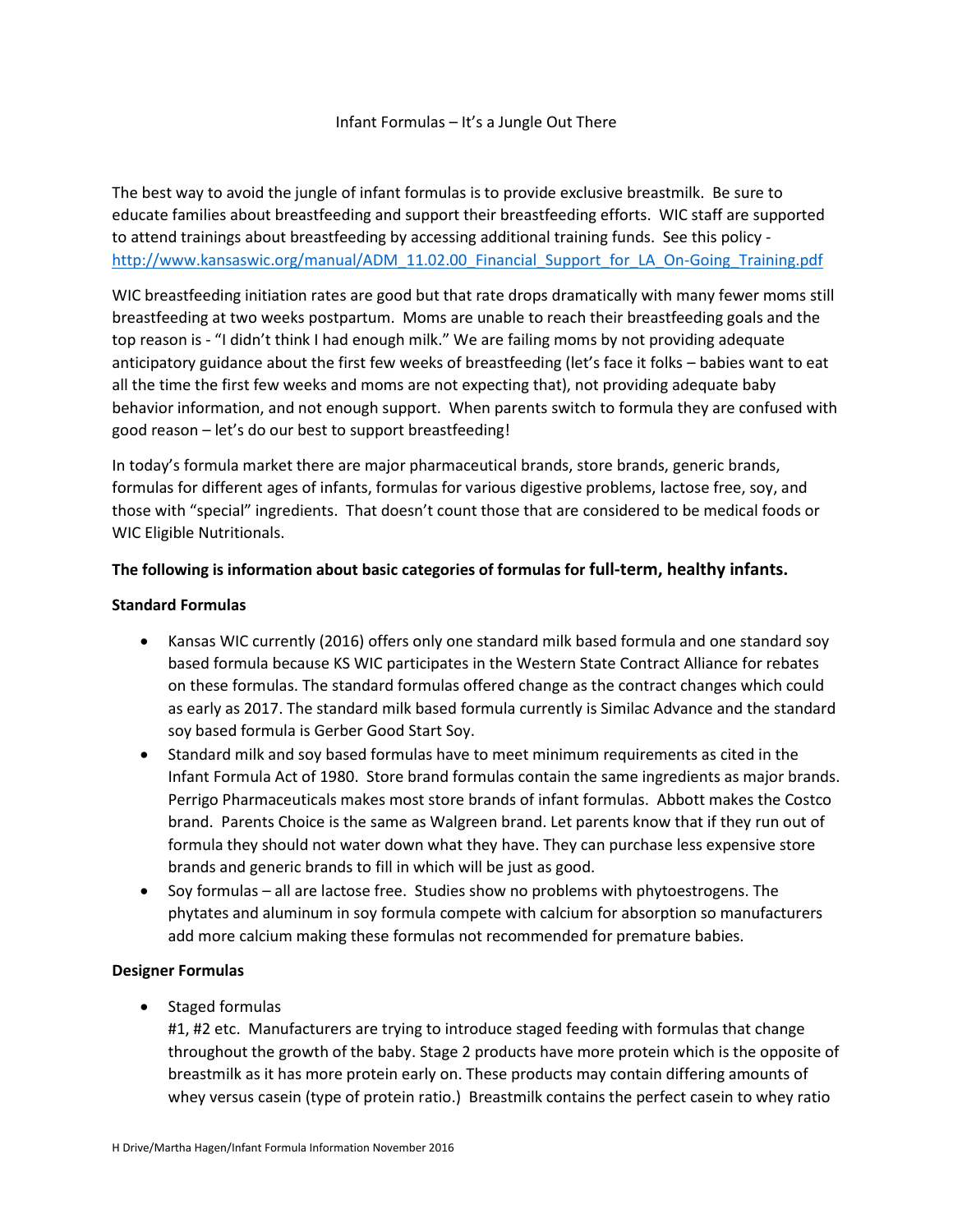for infants but manufacturers may vary these amounts or partially hydrolyze them (comfort proteins) to try to make the non-human milk proteins easier to digest. Staged formula is not necessary and they vary little from standard formulas as they still must meet FDA minimum requirements.

- OptiGro, Nutri protect, Neuro Complete etc .
- These are marketing names for regulated nutrients such as DHA, Lutein and Vitamin E. DHA and ARA oil used in formula are produced from algae and fungus respectively and extracted using petrochemical solvents. Both are present naturally in breast milk and been shown to be critical to brain and vision development. There is some concern that these synthetic DHA and ARA oils are causing illness in some babies.
- 19 versus 20 calorie formulas

Studies in milk banks show that human milk varies in caloric content from 19.1 to 25 calories per ounce and averages out to about 20 calories per ounce. Research shows that infants eat what they need so they may eat more of the lower calorie formula and the family run out of formula sooner. The estimated additional cost for a family purchasing 19 calorie formula versus 20 calorie formula is about \$140 per year.

- Supplemental Formula (as in supplemental to breastmilk) These formulas are marketed to make breastfeeding moms think they need a specialized formula if supplementing. These formulas vary only slightly from standard milk based formulas.
- Organic Formulas None of the current brands are approved for use by Kansas WIC clients. Information about how to find a safe organic formula can be found in a Cornucopia Report – *How to Find the Safest Organic Infant Formula*. Many are not so safe or organic.
- Non-GMO formulas These are formulas with no genetically engineered ingredients. Non-GMO formulas are not approved for use by the Kansas WIC Program and are not included in our current contract. There is a significant price difference and since it is difficult to obtain non-GMO products some formulas are not totally GMO free.
- Formulas marketed for "feeding issues"
	- $\circ$  Some are modified by decreasing or removing lactose or partially hydrolyzing proteins or changing the whey to casein ration. Probiotics may be added. There is currently no research on the long term effects of all whey formulas on a developing baby's gut.
	- o Lactose free or modified formulas lactose intolerance is a good selling point to adults but babies are not lactose intolerant so varying lactose amounts is not helpful for excessive crying and fussiness. Reduced lactose does reduce calcium absorption.
	- $\circ$  The addition of probiotics and prebiotics can make stools softer. Mixing formula correctly using WHO guidelines and hot enough water to destroy bacteria can also destroy probiotics.
	- $\circ$  Comfortable stool formulas there is no research that these formulas help with a fussy baby. Enfamil Reguline (not a KS WIC approved formula) has polydextrose and prebiotics (galacto-oliogosaccharides) and the smallest amount of iron possible to meet federal minimum requirements. Similac Total Comfort has probiotics, reduced lactose, 100% whey protein (Similac Advance has 48% whey protein) and prebiotics (galactooliogosaccharides.)
	- $\circ$  Formulas for spit up lactose is removed and rice starch added. The formula becomes thicker when it encounters stomach acid. Similac Spit Up formula is 98% lactose free